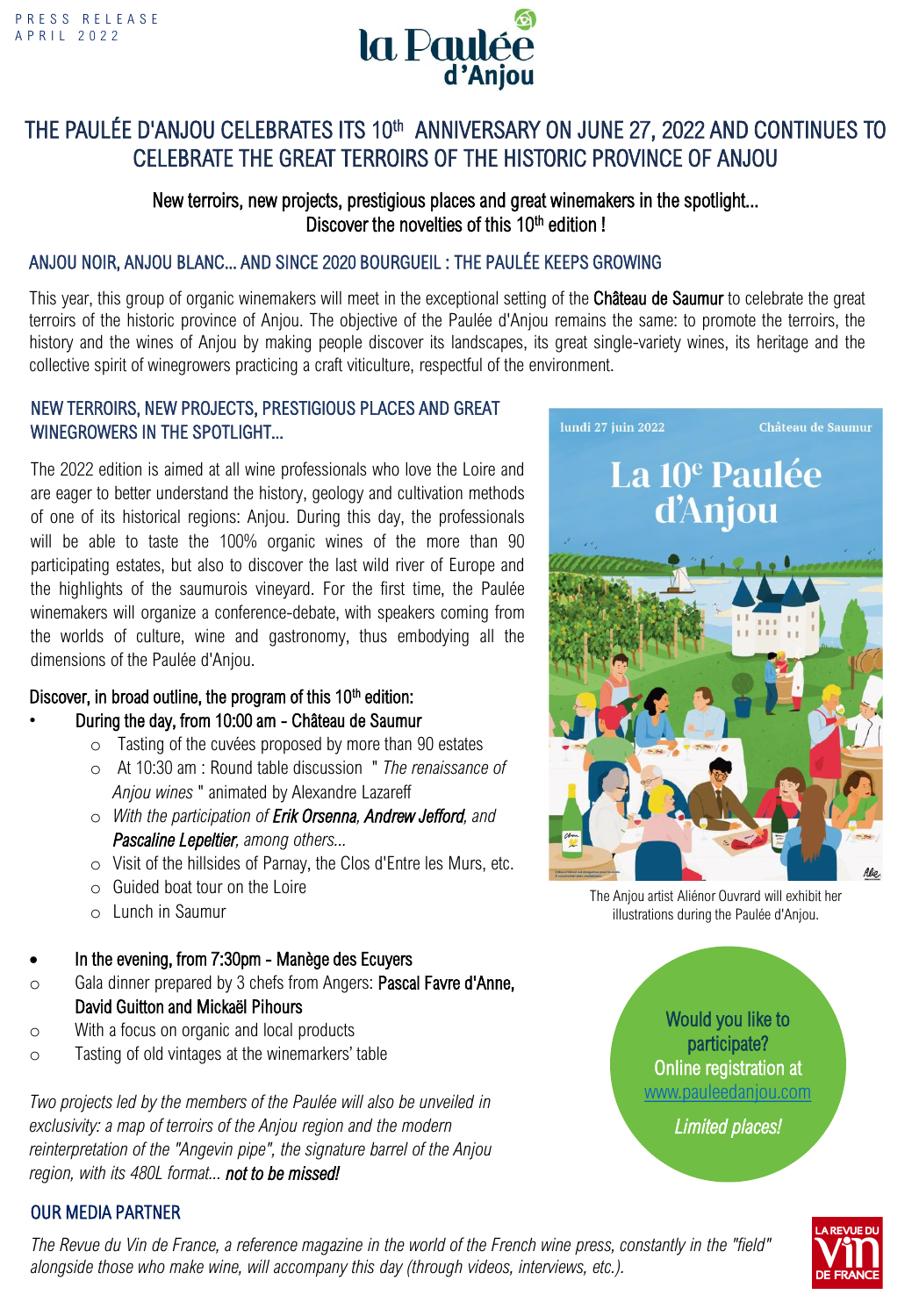### A WRITER TO CELEBRATE THE CULTURAL DIMENSION OF ANJOU WINE : ERIK ORSENNA

Starting with this edition, the winegrowers wanted each Paulée to be patroned by a personality from the world of arts. Erik Orsenna, writer, member of the Académie Française and the Académie du vin de France will be the patron of this  $10<sup>th</sup>$  edition.

The members of the Paulée d'Anjou are keen to highlight the history and culture that make up their wine heritage. A conference-debate will attempt to unveil the mysteries of Anjou wine, by approaching it as a "*product of civilization*".

#### A GUEST OF HONOR IN LOVE WITH FRANCE: ANDREW JEFFORD

This year, the Paulée is inviting a Guest of Honor, a connoisseur of French wines who was one of the first to write about the renaissance of Anjou: **Andrew Jefford**. A regular writer and columnist for Decanter and The World Of Fine Wine, Andrew Jefford is also a faculty advisor to the Wine Scholar Guild. He is also one of the four co-chairs of the Decanter World Wine Awards, the world's largest wine competition. A tireless traveler, Andrew has settled in the Languedoc region of France, where he has lived since 2010.

#### WHITE VINES, BLACK VINES: THE TWO "STAR" GRAPE VARIETIES OF THE LOIRE IN THE SPOTLIGHT

Thanks to its large perimeter covering three regions (represented almost equally), the Paulée d'Anjou will **honor its great single**varietal wines. Chenin Blanc and Cabernet Franc: the opportunity for quests to discover the incredible mosaic of Anjou's terroirs through these two emblematic grape varieties of the Loire.

#### AN EXCEPTIONAL DINNER IN A MYTHICAL PLACE

At the end of the day, the gastronomic festivities will be held in the Manège des Ecuyers, within the prestigious Ecole de la Cavalerie. Three chefs from Anjou, Pascal Favre d'Anne, David Guitton and Mickaël Pihours, will highlight the local organic products, for a gala dinner placed under the sign of conviviality and sharing.

#### THE PAULÉE D'ANJOU : A COLLECTIVE DYNAMIC TO PROMOTE A THOUSAND-YEAR-OLD WINE REGION

The Paulée d'Anjou, a collective adventure started in 2012 by the winemakers of Anjou Noir wishing to promote their schist terroirs, has gradually opened to all the great terroirs of Anjou. As a result of this dynamic, the 2019 edition brought together for the first time the schists of the Anjou Noir and the limestones of the Anjou Blanc. This collective and solidary impulse continued in 2020 with the addition of the winegrowers of Bourgueil and St-Nicolas-de-Bourgueil! In order to concretely seal their commitment, the winegrowers of the collective have formalized a charter that defines their values, their missions and their ethics.

The Paulée members are thus committed to promoting :

- All the richness of Anjou: its landscapes and biodiversity, its wines coming from unique and inimitable terroirs, its thousand-year-old history, its heritage of landmark buildings, its gastronomy, its culture and artists, etc.
- A responsible and sustainable viticulture method, of which the region was one of the pioneers, presenting only certified vintages or those in the process of being certified organic or biodynamic.
- Humanistic values, so often embodied by the winegrowers of the Loire Valley: open-mindedness and temperance, inter-generational mutual aid favoring the installation of young talents, etc.

An event of international dimension, the Paulée d'Anjou attracts each year more and more winemakers willing to join this ambitious collective dynamic. For the 2022 edition, more than 90 estates, from the "great figures" to the "young guard" freshly installed, invite you to join them for this moment of conviviality, culture and sharing.



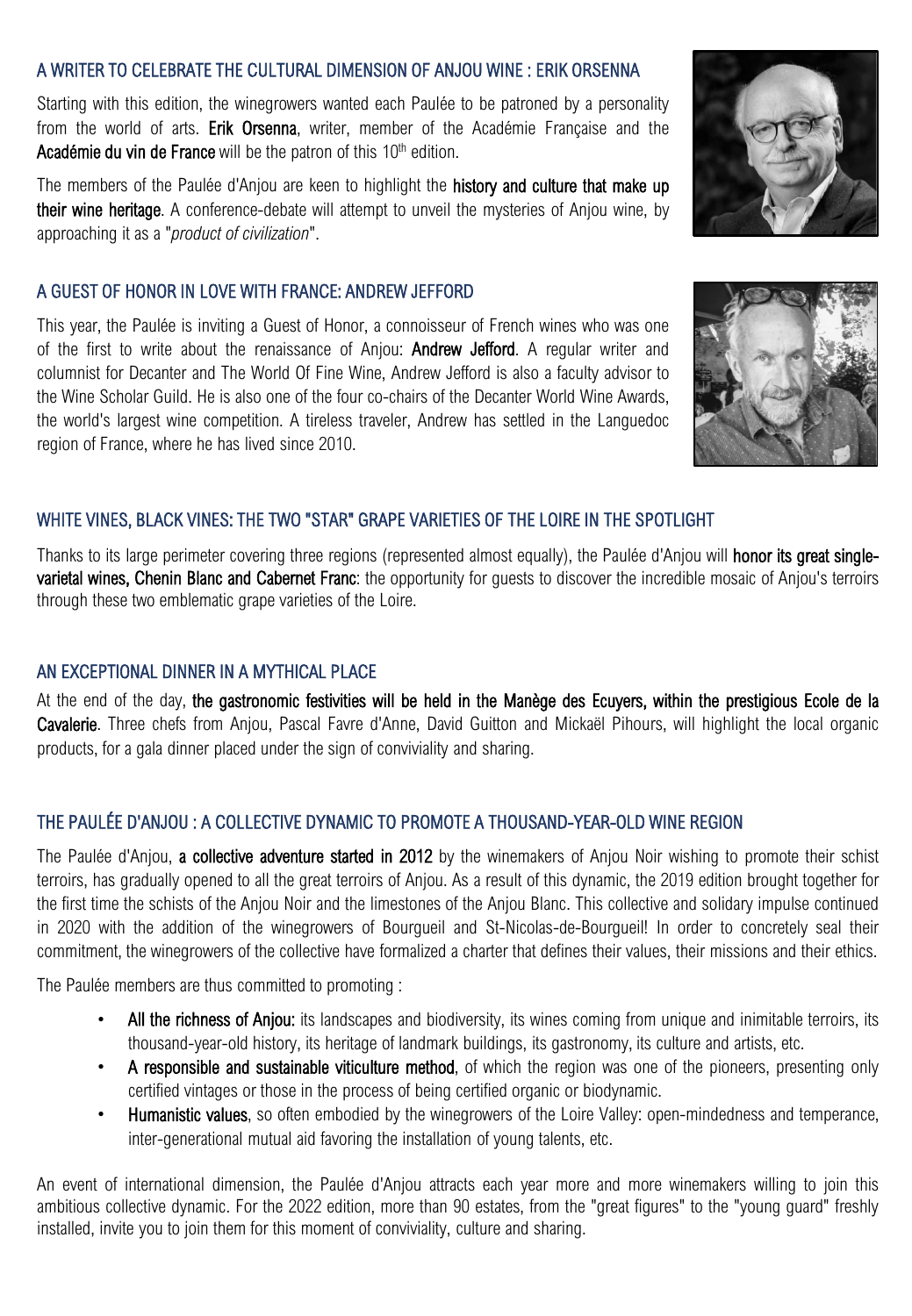#### *List of the members of Paulée d'Anjou :*

#### ANJOU NOIR

Château de Bois-Brinçon Château de Bonnezeaux Château de la Roulerie Château de la Viaudière Château de Passavant Château de Plaisance Château de Suronde Château du Breuil Château Pierre-Bise Clos Galerne Domaine Bablut Domaine Belargus Domaine Cady Domaine de Bois Mozé Domaine de Juchepie Domaine de la Bergerie Domaine de Haute Perche Domaine Drost (ex-Delesvaux) Domaine des Grandes Vignes Domaine du Closel Domaine Laureau Domaine Ogereau Domaine Pierre Chauvin Domaine Pierre Ménard Domäne Vincendeau Ferme de la Sansonnière Jardins de Fleury La Bouée rouge La Coulée de Serrant Le Fief Noir Loïc Mahé Maison Jaune Patrick Baudouin Sagesse des sols Terra Vita Vinum Terre de l'Elu

#### ANJOU BLANC

Château de Fosse Sèche Château de Targé Château de Villeneuve Château Yvonne Clau de Nell Clos de l'Ecotard Clos Rougeard Domaine Clo Domaine de la Renière Domaine de l'Austral Domaine de l'Enchantoir Domaine de Nerleux Domaine de Paleine Domaine de Rocheville Domaine des Closiers Domaine des Roches Neuves Domaine des Sanzay Domaine des Varinelles Domaine du Caillou Domaine Fabien Duveau Domaine Filliatreau Domaine Guiberteau Domaine Vadé Emmanuel Haget Folie Lucé Jean-François Regnier La Folle Berthe La Source du Ruault Le Pas St Martin Manoir de la Tête Rouge

#### **BOURGUEIL**

Château de Minière Clos de l'Abbaye Domaine Ansodelles Domaine Artilly Domaine Aurélien Révillot Domaine Bertrand Galbrun Domaine Breton Domaine de la Butte Domaine de la Chevalerie Domaine de la Lande Domaine de l'Oubliée Domaine du Bel Air Domaine du Petit Bondieu Domaine Georget Domaine Lamé Delisle Boucard Domaine Laurent Herlin Domaine Yannick Amirault

#### SAINT-NICOLAS DE BOURGUEIL

Clos des Quarterons Domaine de la Cotelleraie Domaine du Mortier Domaine Frédéric Mabileau Estelle et Rodolphe Cognard

*This list will continue to grow until D-Day, last update available [here.](https://www.pauleedanjou.com/qui-sommes-nous/)*

The Paulée d'Anjou is a 100% winegrower association supported by a steering committee of about fifteen members and directed, since this year, by three Co-Presidents.

#### PRACTICAL INFORMATION



PAULÉE D'ANJOU CONTACT [www.pauleedanjou.com](http://www.pauleedanjou.com/) #pauleedanjou [contact@pauleedanjou.com](mailto:contact@pauleedanjou.com)





**O** f y





PRESS CONTACTS – PAIN VIN & COMPANY AGENCY Charlotte Pouille – [cpouille@painvincompany.com](mailto:cpouille@painvincompany.com) - +33 1 55 35 81 83 Marjorie Mosin – [mmosin@painvincompany.com](mailto:mmosin@painvincompany.com) – +33 1 55 35 03 83